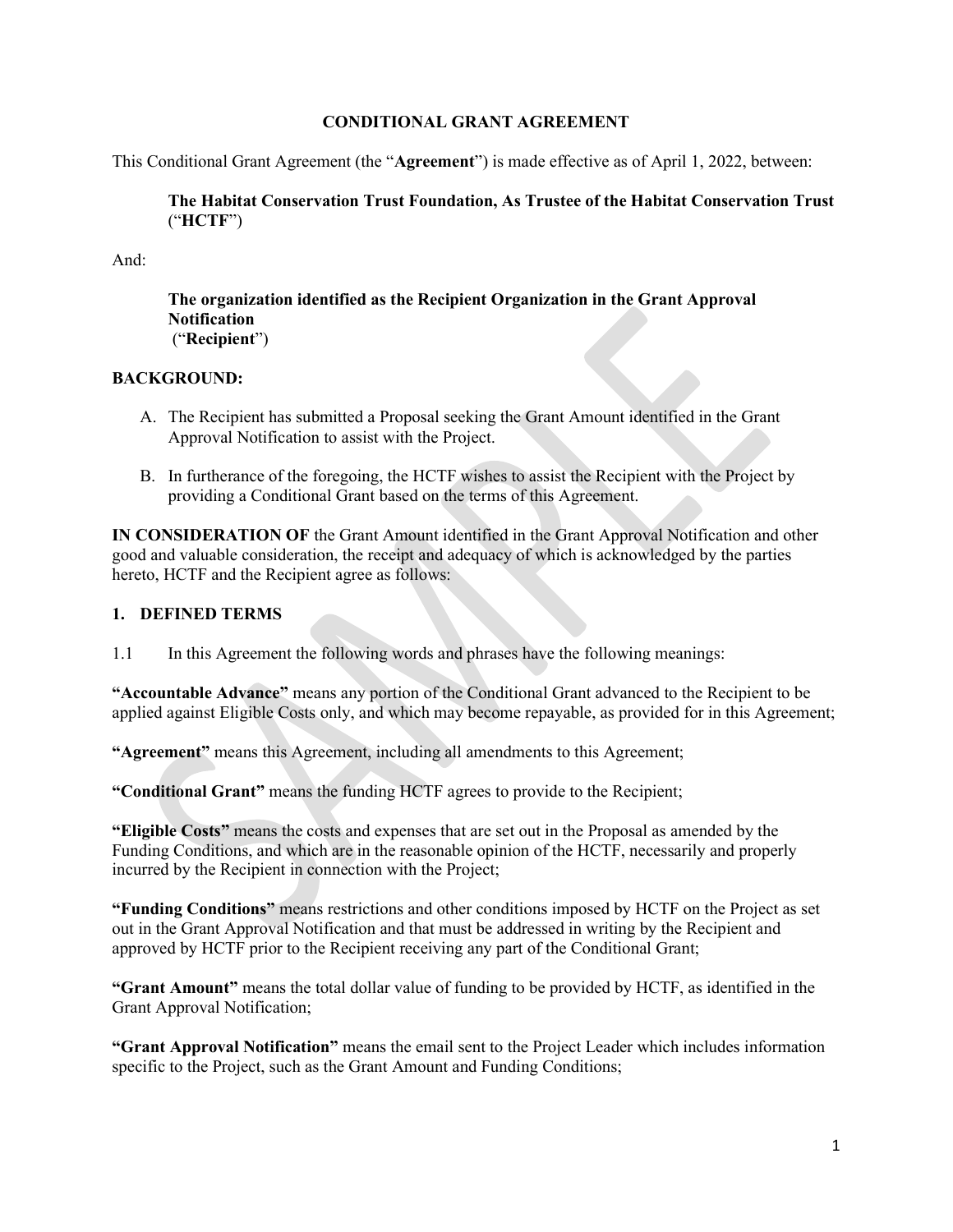"Grant Report" means a report detailing project processes, outcomes, and financial expenditures completed within the Survey Apply platform in order to provide HCTF with reasonable assurance that the Recipient has used the Conditional Grant for its intended purpose;

"HCTF's Website" means the website set up by HCTF and found at www.hctf.ca;

"Material" means accounting records, findings, data, specifications, drawings, reports, and documents created by the Recipient for this Project;

"Project" means the work or undertaking identified by the Recipient in its Proposal and for which HCTF has agreed to provide the Conditional Grant as set out in this Agreement;

"Project Leader" means the individual who was identified as the Project Leader in the Proposal. Project Leaders are responsible for all aspects of their Project, and meeting the deliverables identified in their Proposal. The Recipient is ultimately responsible for ensuring the Project Leaders fulfill all their assigned obligations as set out in this Agreement and otherwise;

"Proposal" means the proposal submitted by the Recipient to HCTF;

"Survey Apply" means the online platform through which Proposals, Grant Reports, and other documents are submitted.

### 2. CONDITIONAL GRANT

- 2.1 The Project will start April 1, 2022 and must be completed by March 31, 2023, unless an extension has been approved in advance by HCTF.
- 2.2 The Conditional Grant is for one (1) year only as set out in section 2.1. Any future funding for this Project beyond one year requires the submission and approval of a new proposal for each subsequent year. HCTF will not be liable to the Recipient in any way if funding is not provided beyond one year.
- 2.3 The Conditional Grant is to be spent on the Project, as specified in the Proposal including any modifications from the Funding Conditions. Prior written approval by HCTF is required for any changes to activities or budgets related to the Project beyond 20% of the budget.
- 2.4 The Grant Amount is conditional on compliance by the Recipient with the terms and conditions of this Agreement, including any terms and conditions which may reduce funding.
- 2.5 The HCTF will provide the Recipient with a Conditional Grant to a maximum of the Grant Amount, as follows:
	- (a) an Accountable Advance of 50%, following:
		- (i) the execution and delivery of this Agreement;
		- (ii) the Recipient's submission of certificates evidencing insurance requirements; and
		- (iii) satisfactory evidence Funding Conditions have been satisfied;
	- (b) an Accountable Advance of up to 30% upon receipt of an invoice confirming that the initial 50% Accountable Advance has been fully spent; and
	- (c) a final payment of up to 20% upon Project completion, submission of an HCTF approved Grant Report, and an invoice requesting final payment. The final 20% represents a holdback and is not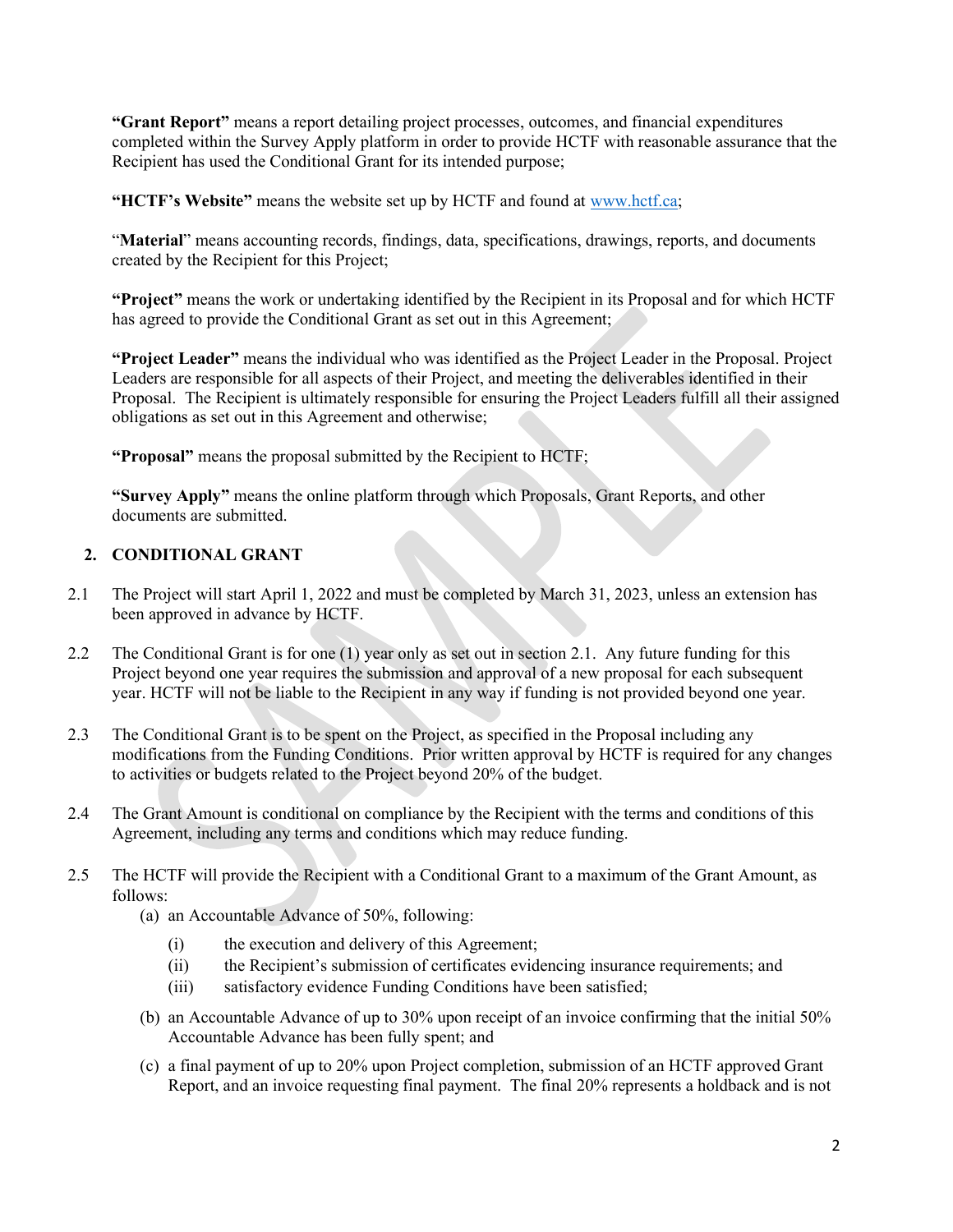an Accountable Advance. The Recipient must submit the Grant Report and final invoice by no later than April 15, 2023.

- 2.6 The Recipient must return to HCTF any portion of the Conditional Grant not spent by Recipient by within 60 days of Project completion.
- 2.7 HCTF may, at its sole discretion, refuse to make a payment if outstanding Grant Reports exist relating to any other contractual obligations the Recipient may have with HCTF.
- 2.8 Despite any other terms of this Agreement, HCTF may deduct from any payment:
	- (a) any costs claimed by the Recipient that HCTF, acting reasonably, deems not to be Eligible Costs;
	- (b) any adjustments HCTF is entitled to make under this Agreement; and
	- (c) any amounts the Recipient owes HCTF for any reason.

### 3. REPORTING

- 3.1 The Recipient must submit a Grant Report within Survey Apply prior to April 15<sup>th</sup>, 2023. A Grant Report consists of written commentary on the completed activities and outcomes of the Project and a listing that accounts for all expenditures paid on the Project.
- 3.2 Failure to submit a Grant Report by the deadline in Section 3.1 constitutes an event of default and may result in HCTF disallowing Eligible Costs, requiring the Recipient to repay all or a portion of the Conditional Grant, or any other action identified under Section 11.
- 3.3 When submitting a Grant Report, the Recipient must also submit a reasonable number of highquality digital photos of any fieldwork components of the Project.
- 3.4 If the Grant Report (or other reporting deliverable such as the final invoice) is incomplete or otherwise not satisfactory to HCTF (acting reasonably), then, in addition to any other remedies set out in this Agreement, HCTF may require the Recipient to revise the Grant Report or other deliverable.
- 3.5 Any information, reports or documents submitted by the Recipient may be shared with the Provincial and/or Federal government and may be catalogued in a document management system that is accessible to the general public.

#### 4. DUTIES OF THE RECIPIENT

- 4.1 The Recipient will:
	- (a) complete the Project on or before March  $31<sup>st</sup>$ , 2023;
	- (b) submit the Grant Report on or before April  $15<sup>th</sup>$ , 2023
	- (c) permit access by HCTF or its delegate at all reasonable times to the work sites or Project areas which are or have been the subject of this Agreement, including participating in an evaluation of the Project;
	- (d) not exceed the Eligible Costs as set out in the Proposal, including any modifications in the Funding Conditions;
	- (e) provide all equipment, materials, supplies, labour, supervision and accommodation necessary to perform the work necessary to complete the Project;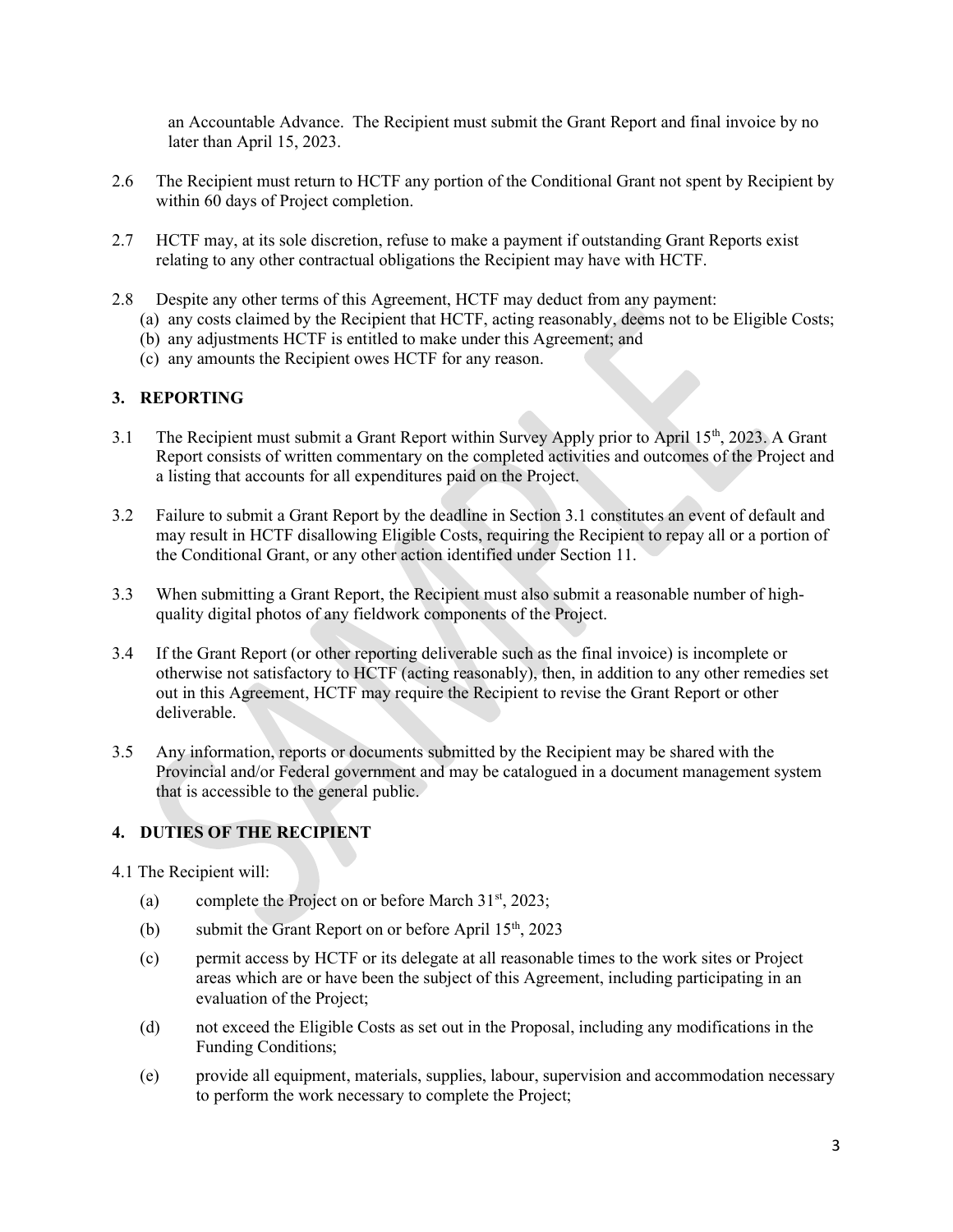- (f) exercise the standard of care, skill and diligence normally exercised and observed by competent persons engaged in the performance of activities similar to the Project;
- (g) ensure that all health and safety standards are met;
- (h) ensure that it and any employees, Subcontractors, volunteers or agents employed on the Project are competent, properly trained and instructed as required to undertake and successfully complete the Project;
- (i) provide an update on Project plans and activities, either in writing or verbally when requested to do so by HCTF, within two weeks of such a request;
- (j) provide for any on-going Project operations and maintenance activities and related costs for the reasonable life expectancy of any Project that involves infrastructure development or building or creating a structure, including but not limited to weirs, dams, lake aerators and resistivity counters. This includes any activities or costs that extend beyond completion of the Project;
- (k) provide, to the best of their ability, stewardship and financial support for any on-going operations and maintenance activities and related costs for the Project that may or may not be set out in the Proposal as amended by the Funding Conditions, including any activities or costs that extend beyond the completion of the Project;
- (l) collect and retain any project data that HCTF requires to be collected through the duration of the project. Data collection requirements include any data collection identified in the proposal, and any additional requirements that HCTF provides in writing. Data collected must be provided to HCTF within two weeks of HCTF submitting a request and must be submitted in the format directed by HCTF.

# 5. COMMUNICATIONS

- 5.1 The Recipient will recognize support from HCTF and it's partners in all signage, publications, presentations, or other communications by the Recipient in respect of the Project in accordance with the communications guidelines posted on HCTF's Website.
	- (a) The Recipient will cooperate with HCTF in any additional communications initiatives by HCTF in respect of the Project.
	- (b) HCTF may share Recipient's contact information with interested members of the media or public for purposes of reviewing and discussing Project objectives and outcomes.

#### 6. RECORDS AND AUDITS

- 6.1 The Recipient must:
	- (a) keep books of account for a period of five (5) years after the completion of the Project or termination of this Agreement;
	- (b) permit HCTF or its delegate to examine and copy and take away copies of any or all of the books of account that may be reasonably necessary or desirable in the evaluator's opinion to verify the Recipient's compliance with this Agreement;
	- (c) within fifteen (15) days of receiving a request from HCTF, submit further documentation, verification or information to support the Eligible Costs claimed.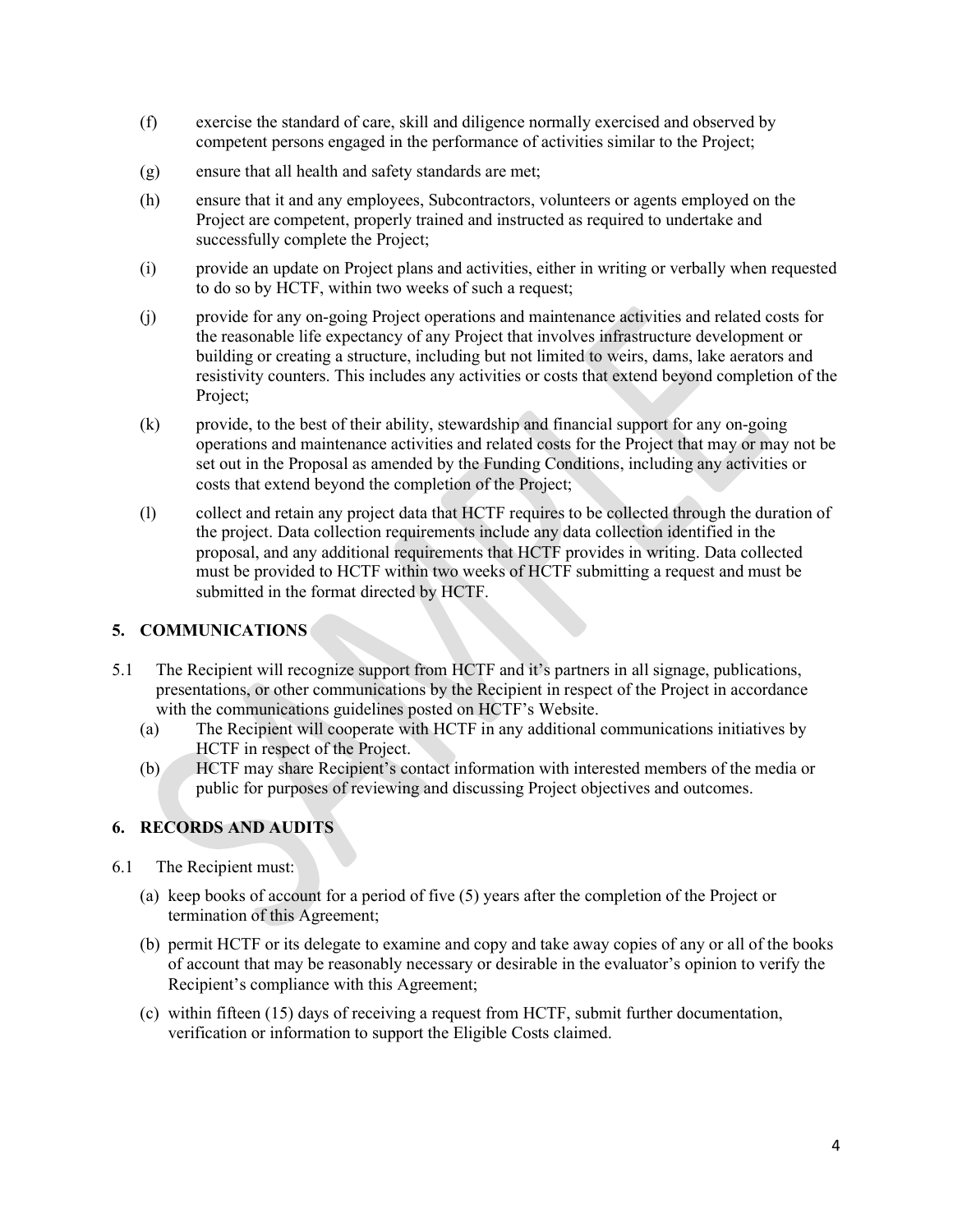### 7. CONFIDENTIALITY

7.1 The Recipient agrees to keep confidential any information HCTF requests in writing to be kept confidential. Confidentiality requirements may be waived or amended by mutual agreement of the Parties.

# 8. SUBCONTRACTING

8.1 The Recipient may not assign or subcontract this Agreement in whole or in part without the prior written consent of HCTF. If a subcontractor is listed in the Proposal, this is considered sufficient written consent unless the Funding Conditions state otherwise.

### 9. INDEMNIFICATION AND INSURANCE

- 9.1 The Recipient will indemnify and hold harmless HCTF, its employees and agents (collectively referred to in this Paragraph as "HCTF") from and against any and all losses, claims, damages, actions, causes of action, costs and expenses of whatsoever kind or nature that HCTF may incur, suffer or be put to either before or after the expiration or termination of this Agreement, by reason of any wrongful act or omission of the Recipient, its employees, officers, directors, shareholders or agents, or any Subcontractors or supplier of materials or services or any of their employees, officers, directors, shareholders or agents, as a result of or in any way arising out of this Agreement, the actions of the Recipient, or the Project, except where, and to the extent that, the loss, claim, damage, action, cause of action, cost or expense arises from the negligence or willful default of HCTF. Such indemnification survives the termination or expiration of this Agreement and any sub-contract.
- 9.2 Without limiting its obligations or liabilities under this Agreement, and at its own expense, the Recipient must obtain and maintain insurance which it is required to have by law and insurance which a prudent businessperson conducting similar operations would obtain and maintain to cover the risks it has assumed or may encounter as a result of entering into this Agreement or completing the project.
- 9.3 All the foregoing insurance will be primary and not require the sharing of any loss by any insurer of HCTF.
- 9.4 The Recipient will provide HCTF with acceptable certificates evidencing that HCTF has been added as an additional insured under the required insurance Comprehensive/Commercial General Liability in an amount not less than \$2,000,000.00 inclusive per occurrence against bodily injury and property damage. A sample format for a certificate of insurance can be found on HCTF's Website or which is also available upon request from HCTF. Upon expiration of or cancellation of any required insurance during the term of this agreement, the Recipient shall submit renewal certificates to HCTF.
- 9.5 The Recipient will endeavor to provide HCTF with thirty (30) days advance written notice of cancellation or material change to all required insurance
- 9.6 The Recipient hereby waives all rights of recourse against HCTF with regard to damage to the Recipient's property.
- 9.7 HCTF assumes no liability for loss, injury, or damage suffered or caused as a result of this Project.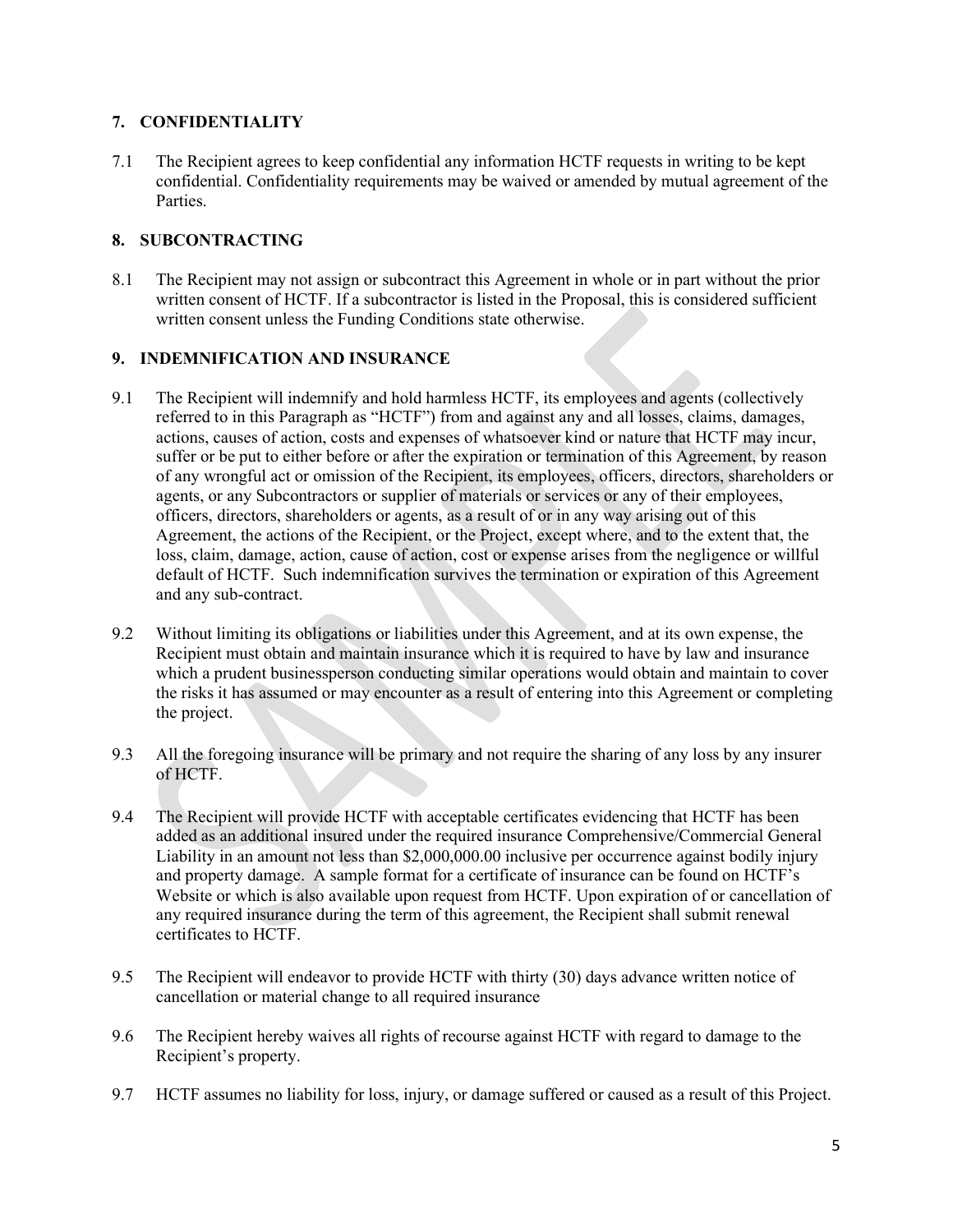### 10. INTELLECTUAL PROPERTY

- 10.1 HCTF acknowledges and agrees that the Recipient owns all right, title and interest in the Material and intellectual property arising from the Project under this Agreement, subject to any Recipient creator owned intellectual property policies.
- 10.2 The Recipient grants HCTF a perpetual non-exclusive, irrevocable, world-wide, fully paid up and royalty-free license to use, make, copy, distribute, translate, reproduce, or to further develop or update all such intellectual property or other property resulting from or generated by the Project for any purpose under section 122 (1) BC Wildlife Act, including a license to use all submitted photo images free of charge to HCTF for the non-exclusive use in promoting HCTF. If requested by the Recipient, and if a photo is used by HCTF, photo credit will be given to the photographer.

### 11. EVENTS OF DEFAULT

- 11.1 The Recipient is in default of this Agreement if the Recipient defaults in the performance or observance of any part of this Agreement.
- 11.2 If any event of default occurs, HCTF may give written notice thereof to the Recipient and provide the Recipient with 15 days to cure the default, following which HCTF may, at its sole discretion, do any or all of the following:
	- (a) terminate this Agreement;
	- (b)withhold, or suspend payment of, all or a portion of the Conditional Grant;
	- (c) disallow the Eligible Costs associated with the Project;
	- (d)require the Recipient to repay HCTF all or a portion of the Conditional Grant;
	- (e) use the withheld or repaid portion of the Conditional Grant to remedy the Event of Default; or
	- (f) take any other reasonable action HCTF considers appropriate.

# 12. TERMINATION

- 12.1 This Agreement may be terminated by either party for any reason on thirty (30) days' written notice. The Recipient may claim all Eligible Costs incurred up to the date on which the written notice of termination is given but not thereafter.
- 12.2 If this Agreement is terminated, no claim will be made by the Recipient for damages or losses occasioned by that termination, and HCTF will be under no further obligation to the Recipient except for Eligible Costs properly incurred up to the date of termination.
- 12.3 If this Agreement ends for any reason and HCTF determines that the Recipient owes money to HCTF, the Recipient will promptly repay money owing to HCTF.

# 13. RELATIONSHIP

13.1 Nothing in this Agreement shall be construed to make the Recipient an employee, partrner, or agent of HCTF for any purpose whatsoever or to establish a partnership or joint venture between the Recipient and HCTF. The Recipient understands that it is not entitled to receive any benefits from HCTF or participate in any employee benefit plan.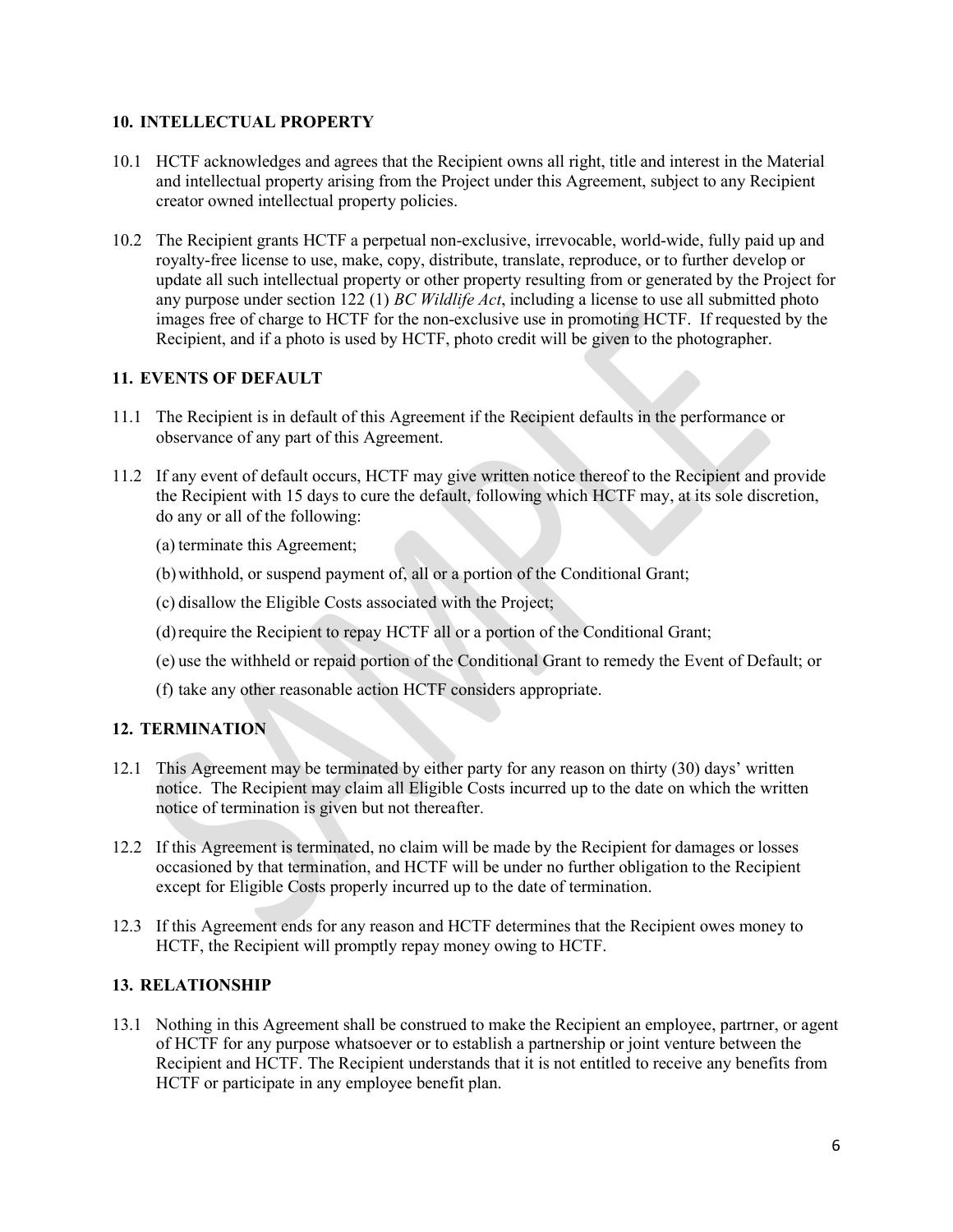13.2 The Recipient has no authority to and will not commit HCTF to pay any third party.

# 14. LAWS OF BRITISH COLUMBIA

- 14.1 This Agreement is governed by and construed in accordance with the laws British Columbia. The Recipient will comply with all applicable laws relating to the Project and will obtain and comply with all permits or other governmental authorizations required to permit the Recipient to carry out the Project.
- 14.2 All Recipient Material, information and reports provided to HCTF may be subject to disclosure in accordance with the Freedom of Information and Protection of Privacy Act (British Columbia).

# 15. DISPUTE RESOLUTION

15.1 The Parties agree that any dispute which cannot be resolved by the parties using reasonable efforts will be resolved by arbitration by a single arbitrator under the BC Arbitration Act.

# 16. ENTIRE AGREEMENT

- 16.1 This Agreement is the entire agreement between the Parties regarding the Conditional Grant and no promises, representations, understandings, or contracts, whether oral or written, exist between the Parties with respect to the Conditional Grant, except as expressly set out in this Agreement.
- 16.2 This Agreement may only be amended by an amendment to this Agreement consented to in writing by the Parties.
- 16.3 The Parties consent to this Agreement being entered into via Survey Apply in electronic form. Each Party is responsible for downloading and retaining this Agreement from Survey Apply. This Agreement may become unavailable on Survey Apply after 90 days.
- 16.4 Delivery of an executed counterpart of a signature page to this Agreement by facsimile or email shall be as effective as delivery of a manually executed signature page.

# 17. WAIVER

17.1 No term or breach of this Agreement may be waived, except with the written consent of HCTF. Written waiver in one instance by HCTF of any particular term or breach by the Recipient of this Agreement will not be deemed to be waiver in any subsequent or other instance.

# 18. FORCE MAJEURE

18.1 If either Party is rendered wholly or partly unable to perform its obligations under this Agreement, other than an ability to make a payment, as a result of an act or event that is beyond the reasonable control or responsibility of that Party, the performance of that Party's obligations will be suspended to the extent so affected, provided that the suspension of performance is of no greater scope and of no longer duration than is reasonably necessary and the non-performing Party uses reasonable efforts to remedy its inability to perform.

#### 19. NOTICES

19.1 All notices will be given in writing via email, as follows: